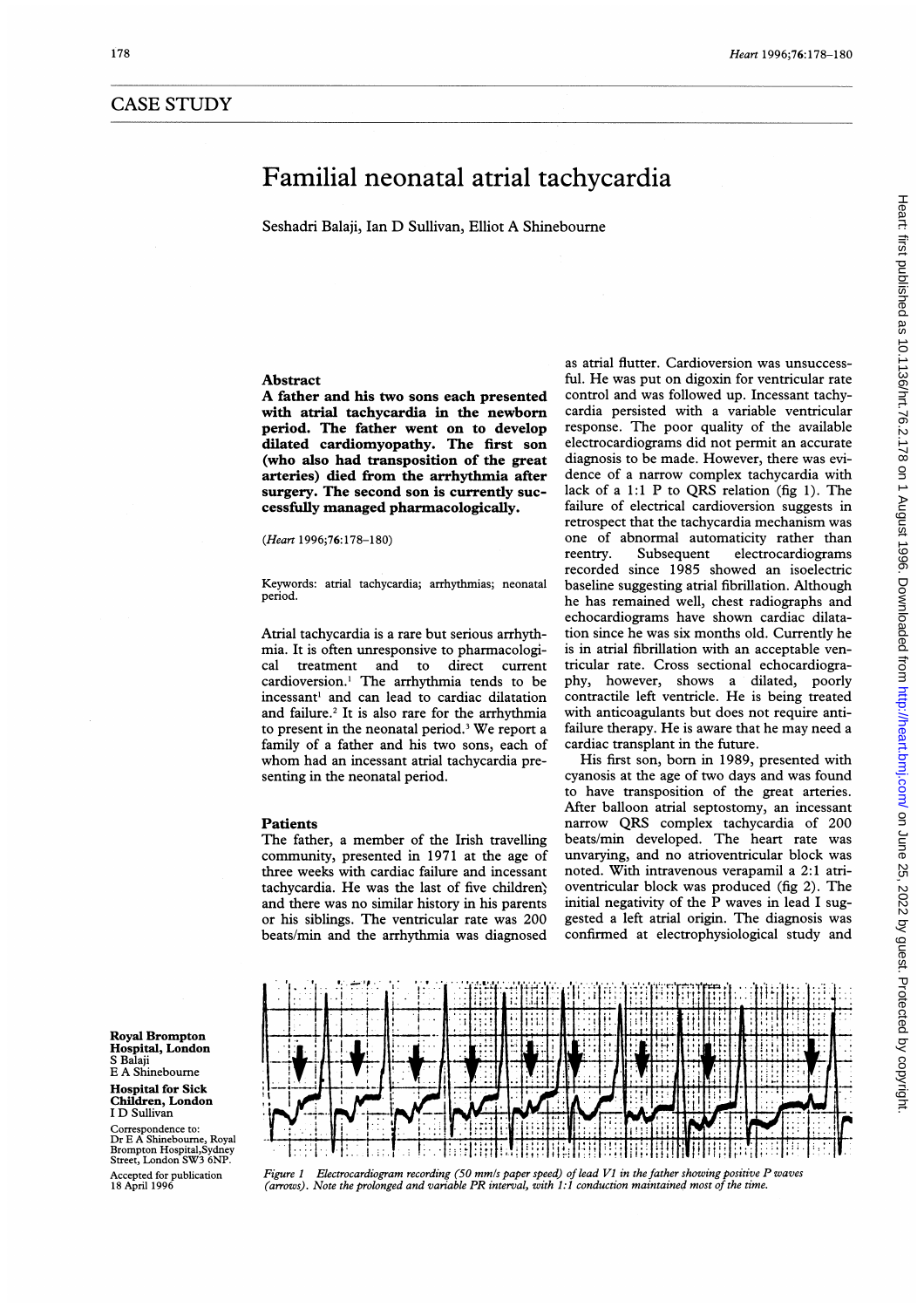Figure 2

Electrocardiogram recording Executional pairs are chained the frontal leads in the first<br>the frontal leads in the first<br>son. Note the 2:1 relation<br>between P waves (arrows)<br>and QRS complexes.



the rhythm was found to originate high in the lateral right atrium. However, an origin in the left atrium around the orifice of the right upper pulmonary vein could not be excluded.

The arrhythmia could not be controlled pharmacologically despite various combinations of digoxin, propranolol, flecainide, and amiodarone. Surgical cryoablation (without map-

|   |  |  |  |  |     |     |  | 1.1.1.1 | li:::1:!!! |     | Ħ   |         |         |       |        |       |         |          |                  |      |       |      |  |
|---|--|--|--|--|-----|-----|--|---------|------------|-----|-----|---------|---------|-------|--------|-------|---------|----------|------------------|------|-------|------|--|
|   |  |  |  |  |     |     |  |         |            |     |     |         |         |       |        |       |         |          |                  |      |       |      |  |
|   |  |  |  |  |     |     |  |         |            |     |     |         |         |       |        |       |         |          |                  |      |       |      |  |
|   |  |  |  |  | :11 | === |  |         |            |     |     |         |         |       |        |       | .       | ۰,۰۰۰    | r <del>1 +</del> | +++  | ,,,,, | بببب |  |
|   |  |  |  |  |     |     |  |         |            |     |     | .       | $1 - 1$ |       |        |       |         |          |                  |      |       | -…   |  |
|   |  |  |  |  |     |     |  |         |            |     |     |         |         |       |        |       |         |          |                  |      |       |      |  |
|   |  |  |  |  |     |     |  |         |            |     |     |         |         |       |        |       |         |          |                  |      |       |      |  |
|   |  |  |  |  |     |     |  |         |            |     |     |         |         |       |        |       |         |          |                  |      |       |      |  |
|   |  |  |  |  |     |     |  |         |            |     |     |         |         |       |        |       |         |          |                  |      |       |      |  |
| Ï |  |  |  |  |     |     |  |         |            |     |     |         |         |       | 71 F F | די דו | m       | ,,,,     |                  | ハート・ |       |      |  |
|   |  |  |  |  |     |     |  |         |            |     |     |         |         |       |        |       |         |          |                  |      |       |      |  |
|   |  |  |  |  |     |     |  |         |            |     |     |         |         |       |        |       |         |          |                  |      |       |      |  |
|   |  |  |  |  |     |     |  |         |            |     |     |         |         |       |        |       |         | ⊏        |                  |      |       |      |  |
|   |  |  |  |  |     |     |  |         |            |     |     |         |         |       |        |       |         |          |                  |      |       |      |  |
|   |  |  |  |  |     |     |  |         |            |     |     |         |         |       |        |       |         |          |                  |      |       |      |  |
|   |  |  |  |  |     |     |  |         |            |     |     |         |         |       |        |       |         |          |                  |      |       |      |  |
|   |  |  |  |  |     | -Ar |  |         |            |     |     | المقطور |         | . i j | .      |       | $+ - -$ | ز باده . |                  |      |       |      |  |
|   |  |  |  |  |     |     |  |         |            | ∣∓r |     |         |         |       |        |       |         |          |                  |      |       |      |  |
|   |  |  |  |  |     |     |  |         | باندا باب  |     | ببب |         |         |       |        |       | بسير    |          |                  |      |       |      |  |
|   |  |  |  |  |     |     |  |         |            |     |     |         |         |       |        |       |         |          |                  |      |       |      |  |

Figure 3 Electrocardiographic recording (25 mm/s paper speed) showing development of 2:1 atrioventricular conduction with adenosine injection. Note<br>two P waves (small arrows) to each QRS complex after the large arrow.